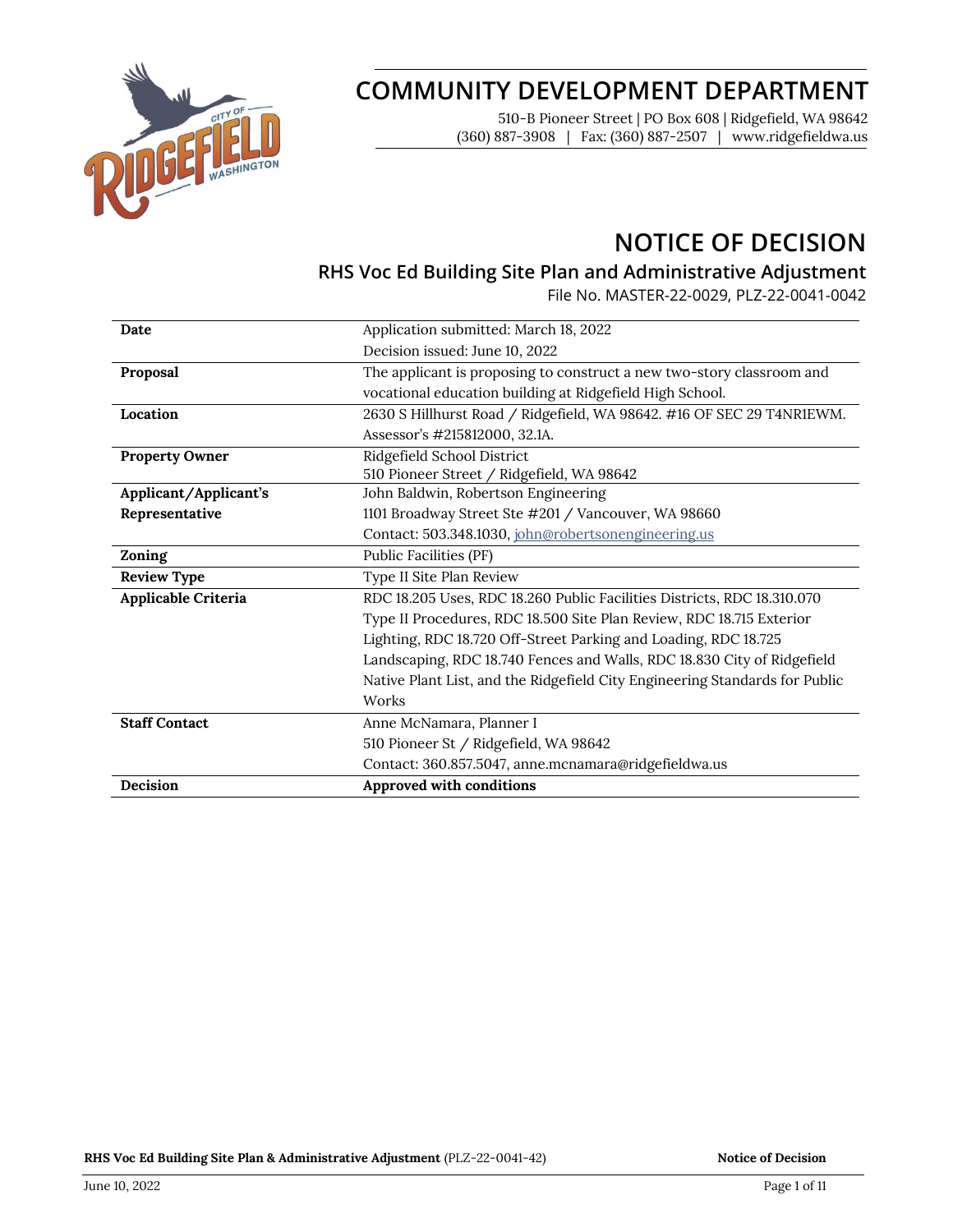# **I. BACKGROUND INFORMATION**

The following summarizes key application processing procedures for the proposal in accordance with RDC 18.310, Procedures:

| <b>January 25, 2022</b> | Pre-application conference               |
|-------------------------|------------------------------------------|
| February 8, 2022        | Pre-application notes issued             |
| March 18, 2022          | Application submitted                    |
| April 21, 2022          | Application found technically complete   |
| April 26, 2022          | Notice of land use application published |
| May 17, 2022            | Public comment period ended              |
| June 10, 2022           | Staff report issued                      |

# **II. EXISTING CONDITIONS AND PROPOSED DEVELOPMENT**

The applicant proposes to construct a new two-story classroom and vocational education building at Ridgefield High School.

The lot is in the Public Facilities zone on S Hillhurst Road. According to Clark County GIS there are mapped critical areas on site, however critical areas impacts have been addressed in prior review and no new impacts are proposed with the vocational education building project. Surrounding land uses include buildings associated with Ridgefield High School to the north and east, the Wishing Well Estates subdivision to the west, and the Hawks Landing subdivision to the south on the opposite side of Hillhurst.



## **Figure 1: Project Location**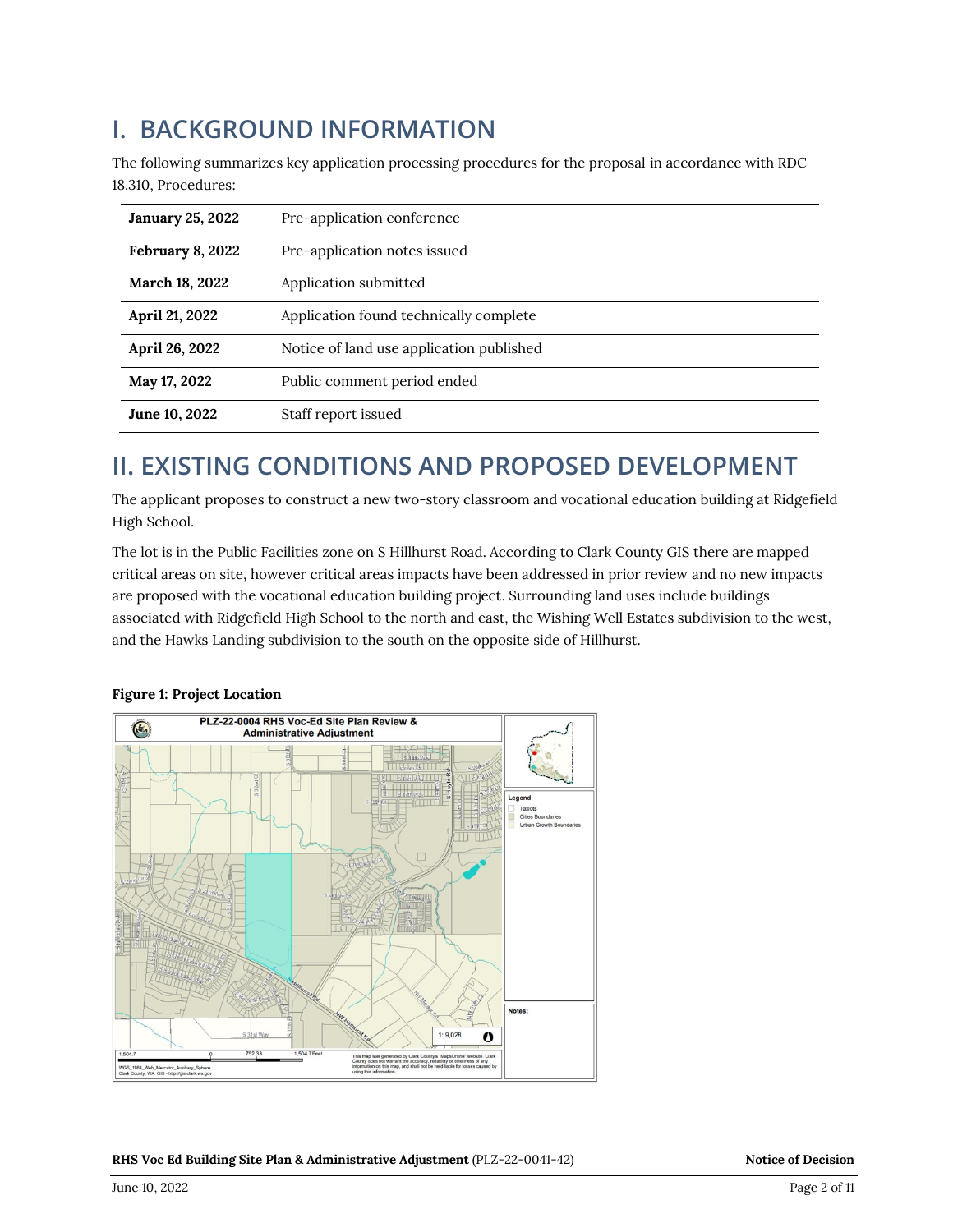#### **Figure 2: Site Plan**



## **III. COMMENTS**

The City issued a notice of pending land use review on April 26, 2022, following the requirements in RDC 18.310.070.A. The public comment period ended on May 17, 2022. No public comments were received during this period.

## **IV. FINDINGS**

## A. Use (RDC 18.205)

Per RDC.18.205.020 Table 1, school facilities are a permitted use in the Public Facilities (PF) zone.

#### **Proposal**

The applicant proposes to construct a new two-story classroom and vocational education building at Ridgefield High School.

#### **Findings**

Staff finds that the proposal meets the requirements of RDC.18.205.

## B. Public Facilities District Standards (RDC 18.260)

## **Proposal**

Lot requirements and dimensional standards. There are no minimum or maximum lot size standards for the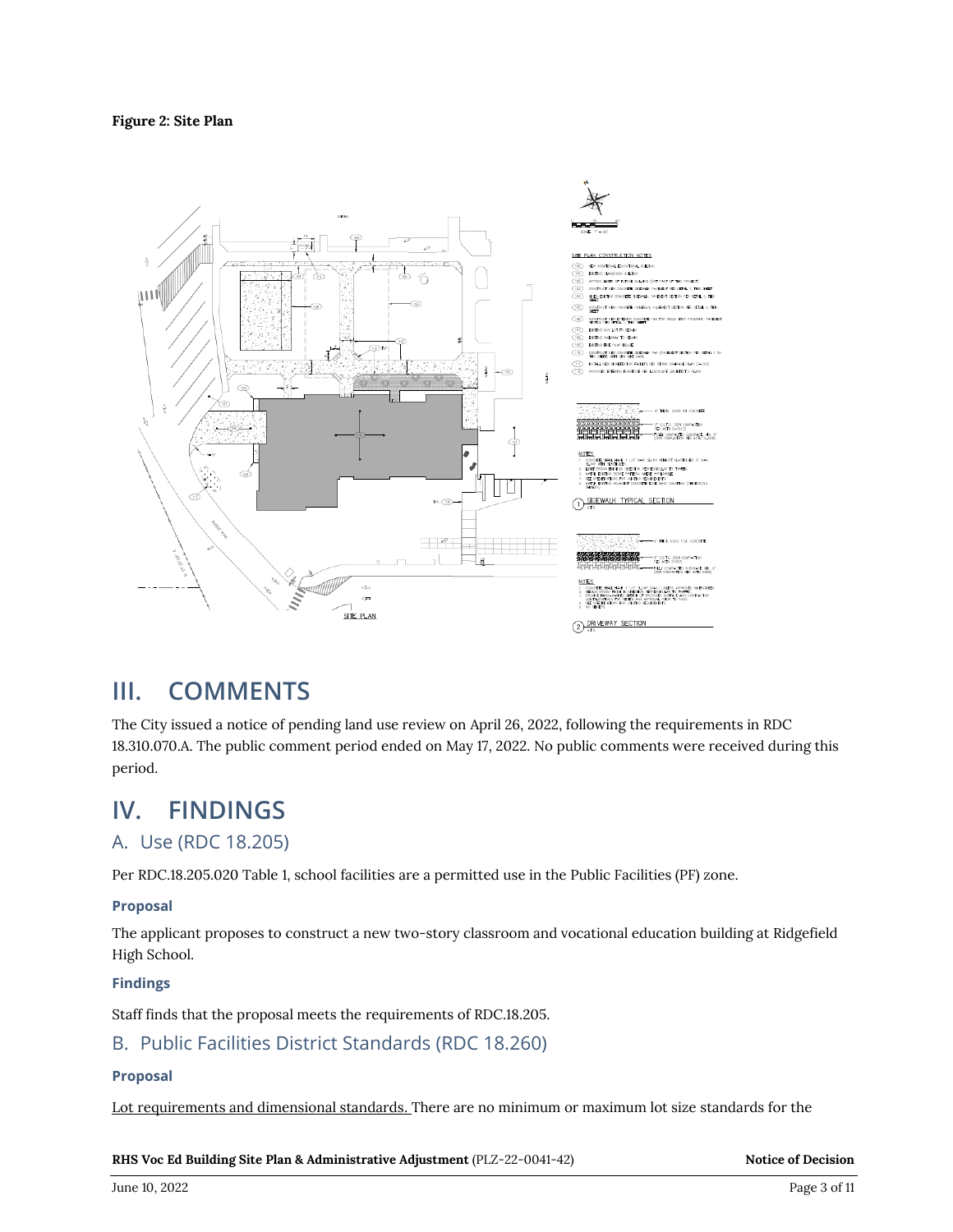#### Public Facilities zone.

In accordance with 18.260.060.A, the proposed building is setback approximately 25 feet from the street, meeting the minimum distance of twenty feet. The proposed building is setback approximately forty two feet from the adjoining properties on site, which meets the twenty feet minimum.

The proposed building meets subsection B of 18.260.060 via the administrative adjustment process standards found in section F and G of this report. The proposed 9% adjustment falls below the maximum allowed adjustment of 20% per RDC 18.350.020. Staff finds that no light poles serving regional sports facilities are proposed, therefore subsection B.1 does not apply.

Staff finds that the proposed site only contains one parcel rather than multiple contiguous parcels, therefore 18.260.060.C does not apply.

#### **Findings**

Staff finds that the proposal meets the aforementioned dimensional standards in RDC 18.210.040 with the exception of the maximum building height, which is addressed through the administrative adjustment review in Section F-G. The following **condition of approval** applies:

> • Development on the site shall continue to comply with all other applicable standards in RDC 18.260 approved through PLZ-17-0154

## Lighting (RDC 18.230.070, 18.715)

All exterior lighting must be shielded and aimed downward to prevent light trespass, consistent with RDC 18.715. Per RDC 18.

#### **Proposal**

The applicant proposes to meet the standards in RDC 18.715. The photometric plan submitted with the site plan application shows no light trespass.

#### **Findings**

Staff finds that the lighting standards are met subject to the following **conditions of approval**:

• Prior to final occupancy, all proposed lighting shall be installed on the site and shall be shielded and aimed downward to prevent light trespass.

## C. Landscaping (RDC 18.725, 18.830)

Landscaping in the Public facilities zone is regulated under RDC 18.725 and 18.830.

#### **Proposal**

The applicant proposes to meet the standards in RDC 18.725 and 18.830. The pre-existing site landscaping for the surrounding portions of the Ridgefield Highschool site meet the minimum requirement of 15% total area landscaped per the requirements of RDC.18.260.070.D.2.a, and the applicant proposes additional redevelopment landscaping in accordance with RDC 18.725.

#### **Findings**

Staff finds that the landscaping requirements are met subject to the following **conditions of approval**:

• Prior to final occupancy, the applicant shall install all required landscaping per RDC 18.725.080.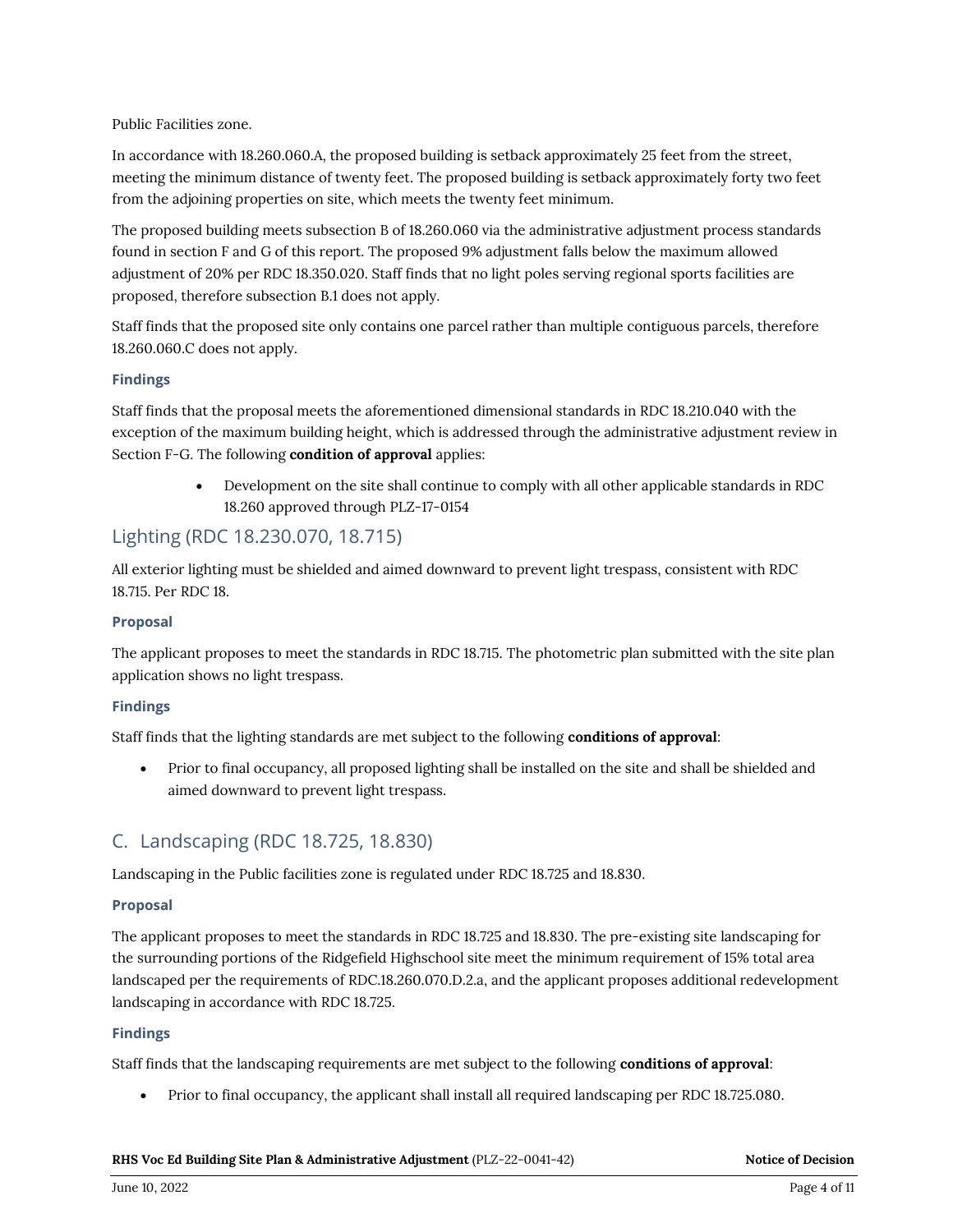• The applicant shall maintain all landscaping per RDC 18.725.090.

## D. Fences (RDC 18.740)

Fences and walls are subject to the standards in RDC 18.740

#### **Proposal**

The applicant proposes to incorporate either a four foot tall landscaping wall or stem wall foundation. This proposal is still considered tentative by the applicant and is subject to engineering standards at the time of review if pursued.

#### **Findings**

Staff finds that the fencing standards are met subject to the following **conditions of approval**:

• Any future fencing shall be constructed in accordance with the standards found in RDC 18.740.

## E. Site Plan Review (RDC 18.500)

Type II Basic Site Plans are governed by the standards in RDC 18.500, including the approval criteria in RDC 18.500.060.

#### **Proposal**

The applicant is proposing to construct a new two-story classroom and vocational education building at Ridgefield High School. The applicant's proposal is consistent with the PF zone development regulations or can be found consistent subject to the conditions of approval in this decision. The proposed development is designed to minimize environmental impacts.

#### **Findings**

Staff finds that the site plan review approval criteria in 18.500 have been met.

## F. Adjustments (RDC 18.350.020)

Adjustments are limited to modifications of twenty percent of less to any numerical standard in the code, per RDC 18.350.020.

#### **Proposal**

The proposed adjustment increases the building height by 9% from thirty-five to thirty-eight feet.

#### **Findings**

Staff finds that the proposed increase of the building height by 9% is within the adjustment limitation of no more than twenty percent per RDC 18.350.020.

## G. Decision Standards for Adjustments (RDC 18.350.030)

Any decision approving an adjustment request shall be supported by findings of fact demonstrating that the decision standards (A-H) of 18.350.030 have been satisfied.

#### **Proposal**

The applicant proposes to increase the building height by 9% from thirty-five feet to thirty-eight feet to accommodate the proposed two-story classroom building.

#### **Findings**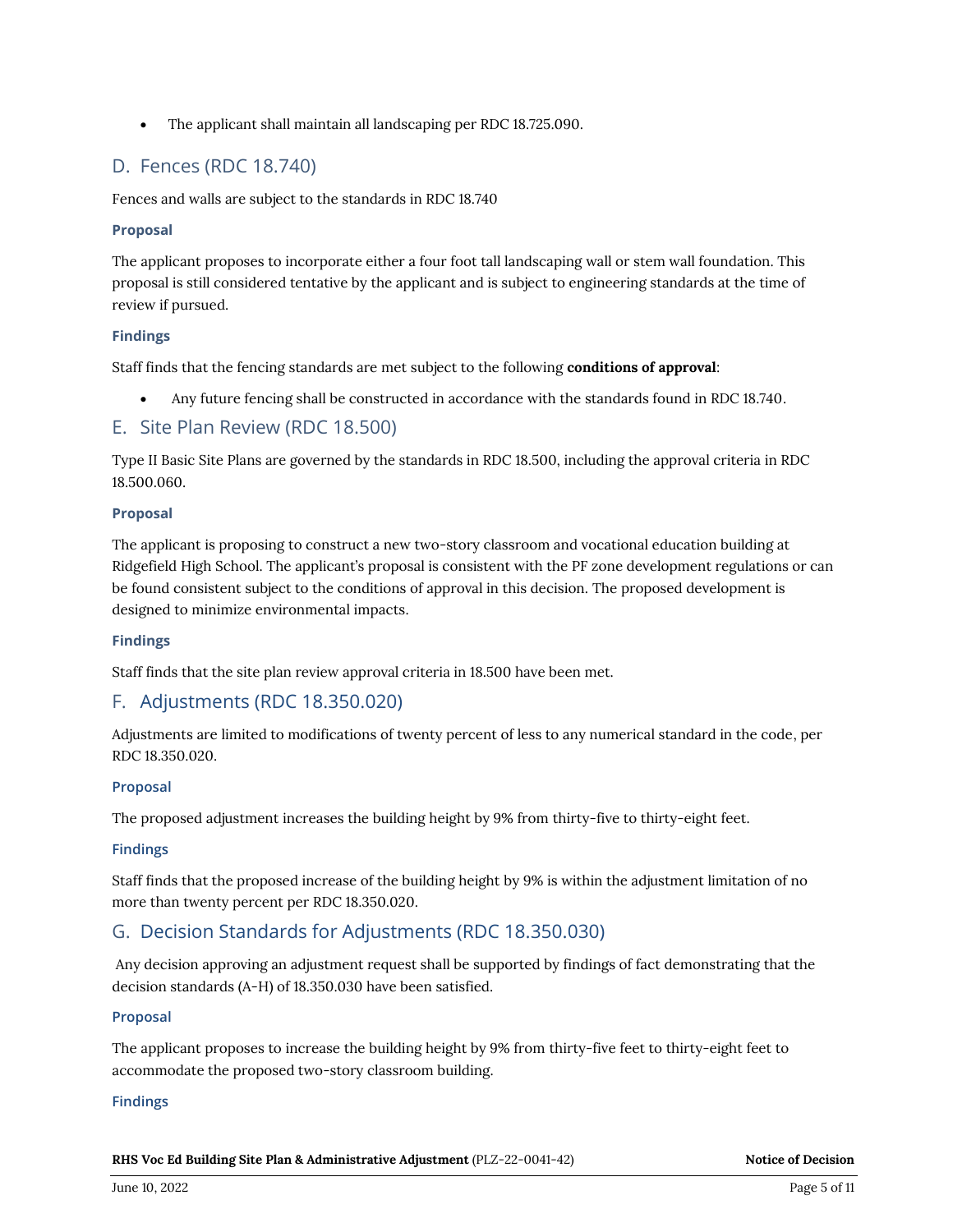The applicant submitted a narrative demonstrating that the proposed administrative adjustment meets each of the standards in A-G as follows. Therefore, compliance with H is not required.

The provided justification for the adjustment under (A) is that thirty-eight feet is the minimum building height possible to accommodate the required high school classroom expansion by the construction of a two story classroom unit.

As required by (B), the requested adjustment will not have any cumulative effects as the proposed reduction will not encroach onto any other setbacks or concentrate drainage runoff onto neighboring properties. Therefore, the adjustment is not anticipated to have any adverse impacts to the neighborhood or the environment.

As required by (C), the request will not create unsafe conditions, and is consistent with engineering principles. The proposed adjustment is not contrary to the purpose of RDC 18.350, which allows for minor modifications to standards.

The adjustment is minor in nature and therefore will not be contrary to the provisions of the Capital Facilities plan, or Ridgefield Comprehensive Plan as required by (D).

In accordance with (E), there are not any other provisions in the Ridgefield Development Code that will address the problem outlined in subsection (A) relating to the height of the building, and the adjustment is in accordance with the required revision process for these lots found in the site plan notes.

The proposed 9% increase is the minimum necessary to accommodate the existing stormwater easement while avoiding adverse impacts to neighboring properties, as required in (F).

As described in section V.D. of this report, the adjustment is less than twenty percent as required in (G).

Staff finds that the proposal meets the administrative adjustment decision standards set forth in RDC 18.350.030.

## H. Street Design and Frontage Improvements

#### **Standards**

Traffic Impact Fees (TIF) within the City of Ridgefield are currently \$471.49 per average daily trip. Please note that the TIF rates are subject to change, and since payment of TIFs occurs at the time of final occupancy, the applicant will be required to pay the TIF in effect at the time of permit issuance.

#### **Proposal**

No changes to city ROW are proposed, frontage improvements are complete at the site.

#### **Findings**

Frontage improvements are complete at the site, and no access changes are proposed.

It is the city's understanding the district is in the process of dedication the remaining ROW on S Hillhurst Rd for the full 50' halfwidth ROW required. This ROW dedication will be required prior to engineering acceptance of the site.

## I. Transportation Impact Analysis

#### **Standards**

A full traffic impact analysis (TIA) is required for any development that generates 10 or more p.m. peak hour trips. The TIA must evaluate project impacts at both on and offsite intersections and must complete or contribute to any improvements necessary.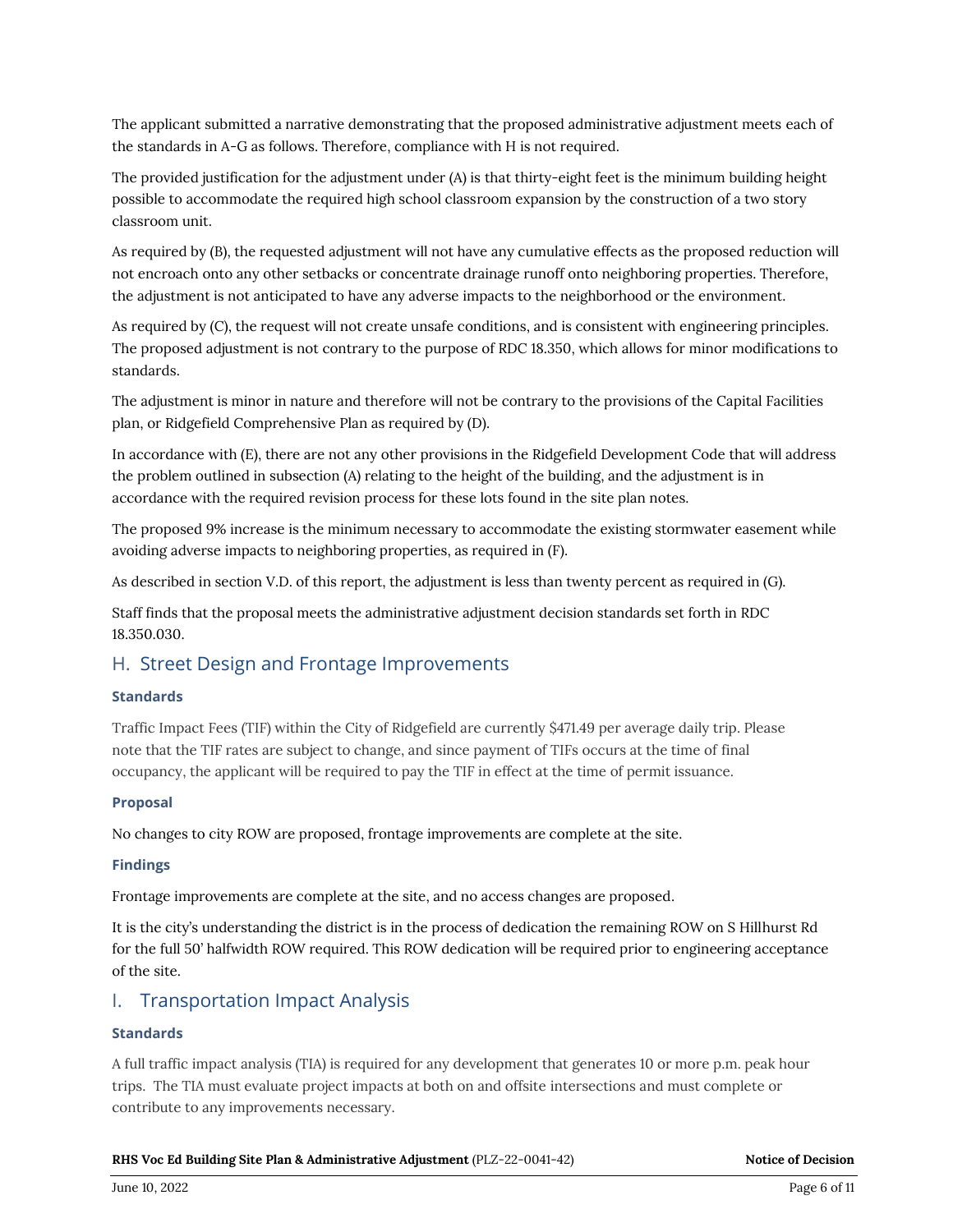The City of Ridgefield has adopted Level of Service (LOS) standards for transportation facilities. The City's 2015 Comprehensive Plan indicates the adopted standard is LOS D, with the exception of unsignalized intersections that do not meet signal warrants or where a signal is not desired where the planned LOS is E. For Pioneer Street - SR 501, LOS E is to be maintained.

The transportation policies (in section 8.4 of the Comprehensive Plan) identify an interconnected multimodal transportation system (TR-1), land use patterns that encourage walking and bicycling (TR-3), developing a transportation grid with reasonable block lengths and multiple circulation routes to each location to avoid overloading arterial streets (TR-8), promoting neighborhood connectivity (TR-10), and reduce vehicle miles travelled (TR-12). To be consistent with these policies, the proposed site plan should provide additional future street connections (stubs) to potentially developable land adjacent to the site and easements as necessary.

#### **Proposal**

DKS Associates has reviewed the traffic impact analysis and site plan for the Ridgefield High School Expansion. The proposed development application would expand the existing school by an additional 22,000 square feet, which could accommodate up to 10 new general education classrooms as well as vocational education space.

The general comments and listing of recommended conditions of approval a are based on a review of the impact study and site plan.

#### DEVELOPMENT TRANSPORTATION IMPACT REVIEW

Key comments and issues related to the proposed development's transportation impact analysis include:

#### **Existing**

- Study Intersections
	- S 9th Avenue/Pioneer Street
	- Hillhurst Road/Ridgefield High School west driveway
	- <sup>o</sup> Hillhurst Road/Ridgefield High School east driveway
	- Hillhurst Road/Royle Road
	- <sup>o</sup> Hillhurst Road/Carty Road
	- <sup>o</sup> S Royle Road/Pioneer Street
	- <sup>o</sup> S Royle Road/Ridgefield High School Driveway
- All study intersections operate at an acceptable level of service during the 2022 AM and PM peak hours with one exception. The exiting left-turn from the east driveway onto Hillhurst Road had major delays (LOS F) for a short period during the AM peak hour.
- Crash data from January 2017 to December 2021 was analyzed, no systemic safety issues were identified.

#### **Future (2023) Background Condition**

- Approved in-process trips (as of March 2022) were assigned to the study intersections.
- The peak hour factor for the 2023 Background Traffic Conditions was adjusted to 0.65 to reflect a long peak interval as more development occurs locally.
- Background Growth Conditions Operating conditions at the east school driveway onto Hillhurst Road will degrade to LOS F for the left-turn movement from the school during the PM peak hour.

#### **Future (2023) Project Condition**

• The proposed project would add up to 275 students and 11 more staff.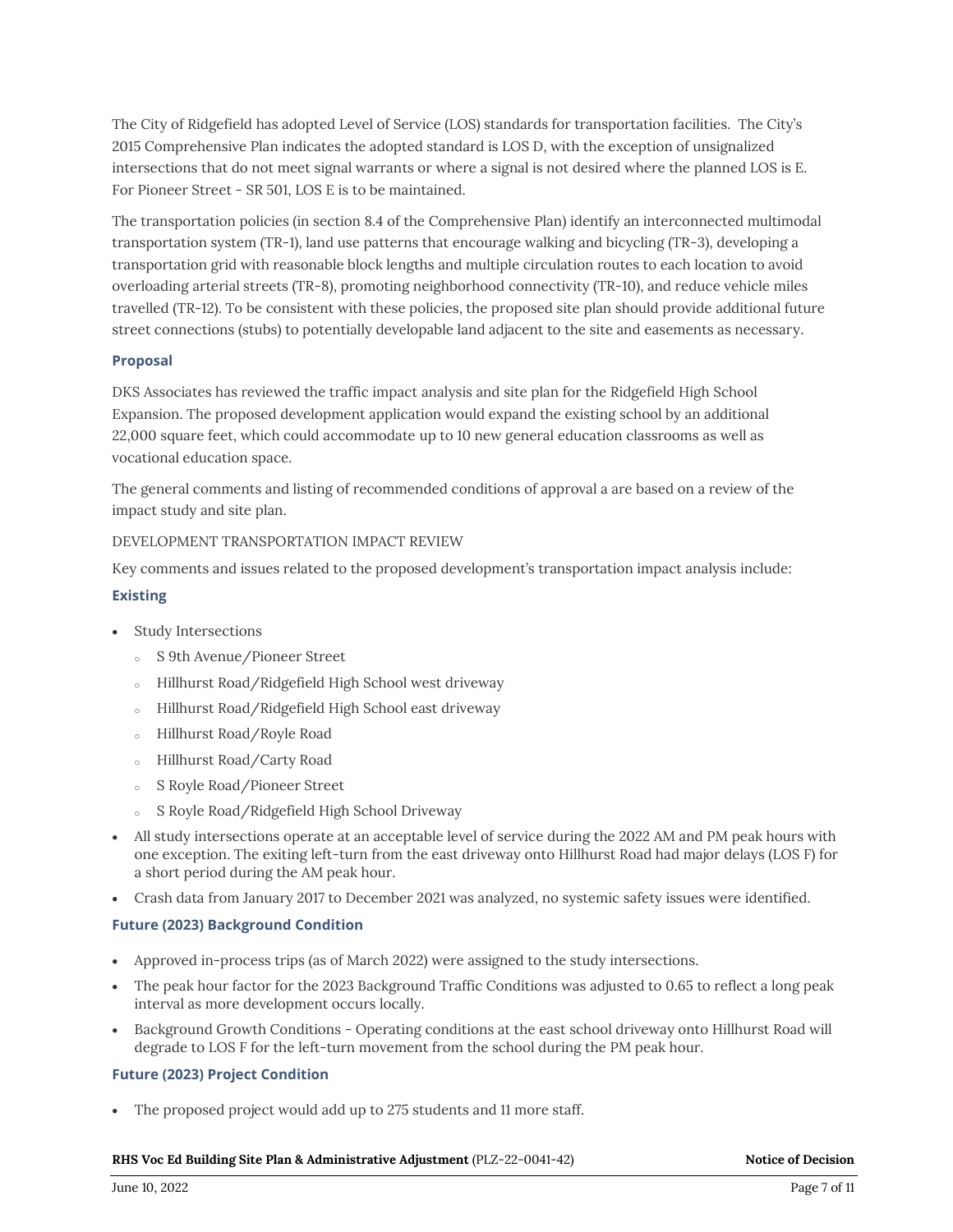- There are no proposed modifications to the site access, drive aisles or parking lots.
- The proposed project would result in additional vehicle trips: 143 (98 in/45 out) AM peak hour vehicle trips, 88 (28 in/60 out) PM peak hour vehicle trips and 534 weekday trips.
- 2023 Total Traffic Conditions All study intersections would operate at an acceptable level of service with the addition of vehicle trips from the proposed project, except for the eastern driveway onto Hillhurst Road.
- An evaluation of traffic signal warrants at the eastern driveway onto Hillhurst Road found that they were not met. Further, the duration of severe congestion is limited, and therefore the applicant recommends no traffic control changes at this location.
- Queuing was analyzed at the study intersections. Queues at the driveways of the site exceeded available storage but reflect egress from the school property. In the existing condition the queues were managed by internal signage and driver cooperation.
- The applicant noted that the raised plastic pylons on the median of Royle Road at the school driveway are missing, which limits the effectiveness for the intended right-turn only movements to and from the driveway.

#### **Findings**

Staff finds that project meets requirements subject to the following **conditions of approval**:

• Replace the plastic pylons on the center median of Royle Road at the school driveway.

## J. Water Service

#### **Standards**

The applicant should be aware that Clark County Fire & Rescue may provide additional comments with regards to fire service protection.

The City of Ridgefield is supplied with water from five water supply wells. According to the 2013 Water System Plan Update, the City has water rights to serve approximately 4,273 equivalent residential units (ERUs), and well capacity to serve approximately 2,806 ERUs. The addition of the Junction Well Project, constructed in 2017, provided the City with the well capacity to serve an additional 1,145 ERUs, for a total of 3,951 ERUs. Per the 2013 Water System Plan, the City served approximately 2151 ERUs at the end of 2010. Permits were issued for 65 ERUs in 2011, 122 ERUs in 2012, 180.5 ERUs in 2013, 114 in 2014, 228 in 2015, 320 in 2016, 158 in 2017, 342 in 2018, 380 in 2019, 647.5 in 2020, 556.5 in 2021 and 170 so far in 2022, for a total of 5441.5 ERUs. Therefore, the combination of previously approved developments and this development will create enough additional demand to exceed the limits of source capacity. The City has an additional well under construction which will supply additional source capacity using existing water rights. The City is also in the process of seeking additional water rights and developing additional well sources. It should also be noted that the City has an emergency intertie with Clark Public Utilities located at the corner of S. 85th Avenue and S. 5th Street that is used to supplement the City's system when necessary.

Water System Development Charges will be applied at the time of building permit issuance. The water System Development Charge (SDC) is currently \$ 4,440.26 per Meter Equivalent Size as defined in the Ridgefield Municipal Code.

#### **Proposal**

The applicant submitted a preliminary utility plan. The proposed project is located in the City of Ridgefield water service area; however, the project does not propose changes to the existing public water line. A detailed review will occur at the time of engineering submittal.

#### **Findings**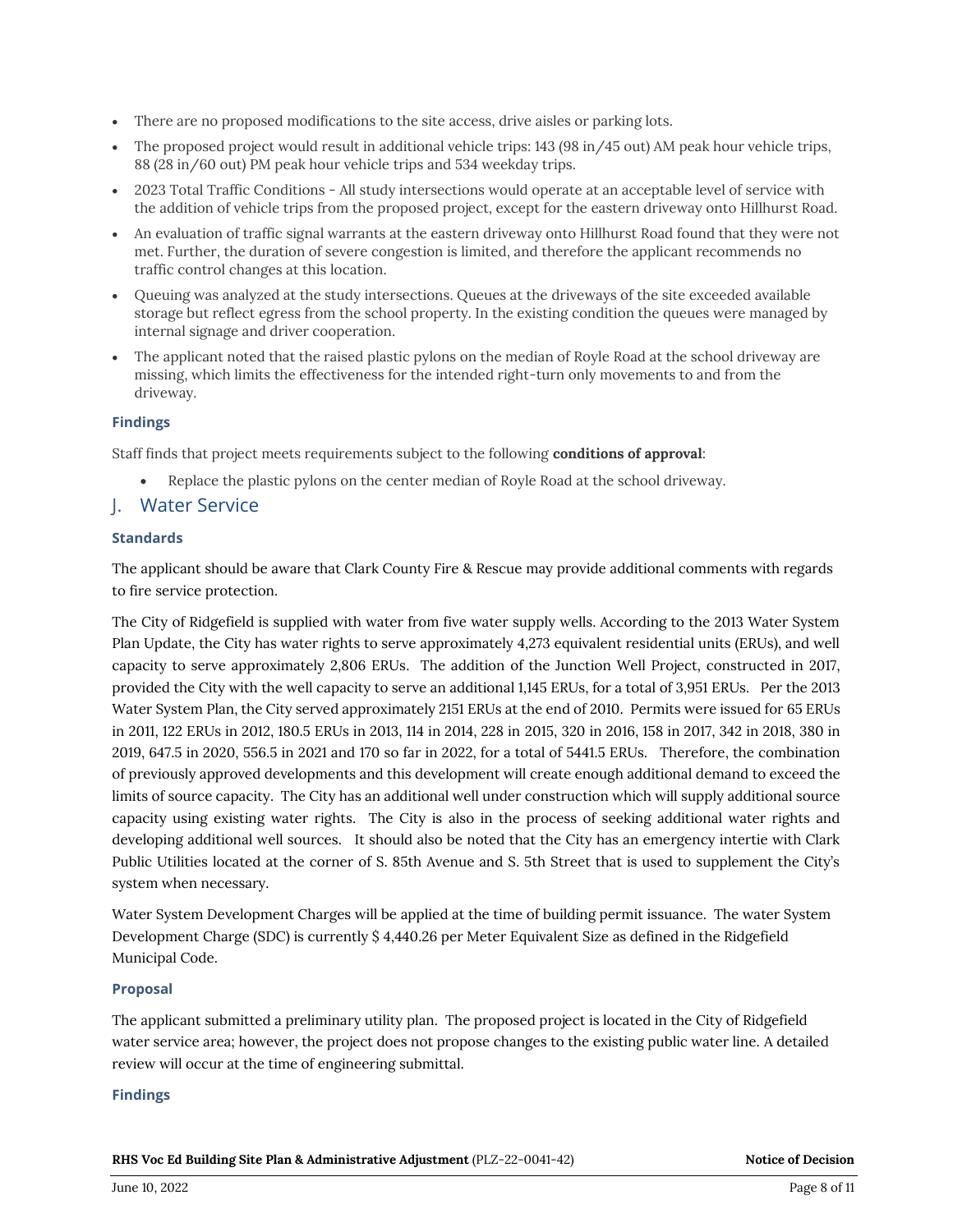As **a condition of approval**, any water lines not located within the ROW to be dedicated to the City shall be located in a minimum 15-foot-wide easement dedicated to the City of Ridgefield.

As **a condition of approval,** all fire flow testing must be completed by the applicant with City of Ridgefield and Clark County Fire & Rescue personnel present.

### K. Sanitary Sewer Service

Sewer Service: The proposed project is connected to the Clark Regional Wastewater District's system. The point of connection for the upgraded facilities is located approximately 600 feet north of the southeast property corner of parcel SN 215881-000. Alternate points of connection are available in S Royle Road along the eastern boundaries of parcels SN 215827-000, SN 215823-000, and SN 215824-000. The plans will be required to use the NGVD 29(47) survey datum.

As an element of the District's plan review, a copy of the floor, plumbing and mechanical plans must be submitted to the District with the application. The District will review the BMPs and pre-treatment requirements with the engineering application.

The District's sewer System Development Charge (SDC) is currently \$8,750 per Equivalent Residential Unit (ERU). SDCs are subject to change and the applicable value will be applied at the time of sewer connection permit issuance. Please note that there is no guarantee or set aside of service capacity with land use approval, as it is the District's policy that service commitment occurs when it is paid for at the time sewer permits are issued.

### L. Storm Drainage

#### **Standards**

Management of permanent storm water shall be in accordance with the engineering standards in effect at the time of engineering submittal. The offsite downstream impacts of altered runoff characteristics and time of concentration will need to be evaluated to the furthest point of convergence of all outfall flows altered by the development proposal. Low Impact Development (LID) facilities shall meet the requirements of the 2005 Stormwater Management Manual for Western Washington, or other design standards approved by the Department of Ecology.

The City of Ridgefield has created a stormwater utility. Fees have been adopted and are currently a bimonthly charge of \$20.30 per ERU. No SDCs have been adopted for the stormwater utility.

#### **Findings**

The project proposes adding approximately 24,000+ square feet of impervious surface and will require stormwater improvements in accordance with City standards. Staff finds that the submitted preliminary stormwater report is sufficient for land use approval. At the time of engineering submittal a more detailed review will be conducted, and the applicant will be required to show compliance with all applicable stormwater requirements in effect at the time of engineering submittal.

## S. Grading & Erosion Control

#### **Standards**

A City grading permit will be required prior to any ground disturbing activities. The City requires control and treatment of construction site stormwater runoff. Construction within critical areas and buffers (including slopes greater than 15 percent) is strongly discouraged between October  $30<sup>th</sup>$  and May 1<sup>st</sup> and at times is not allowed.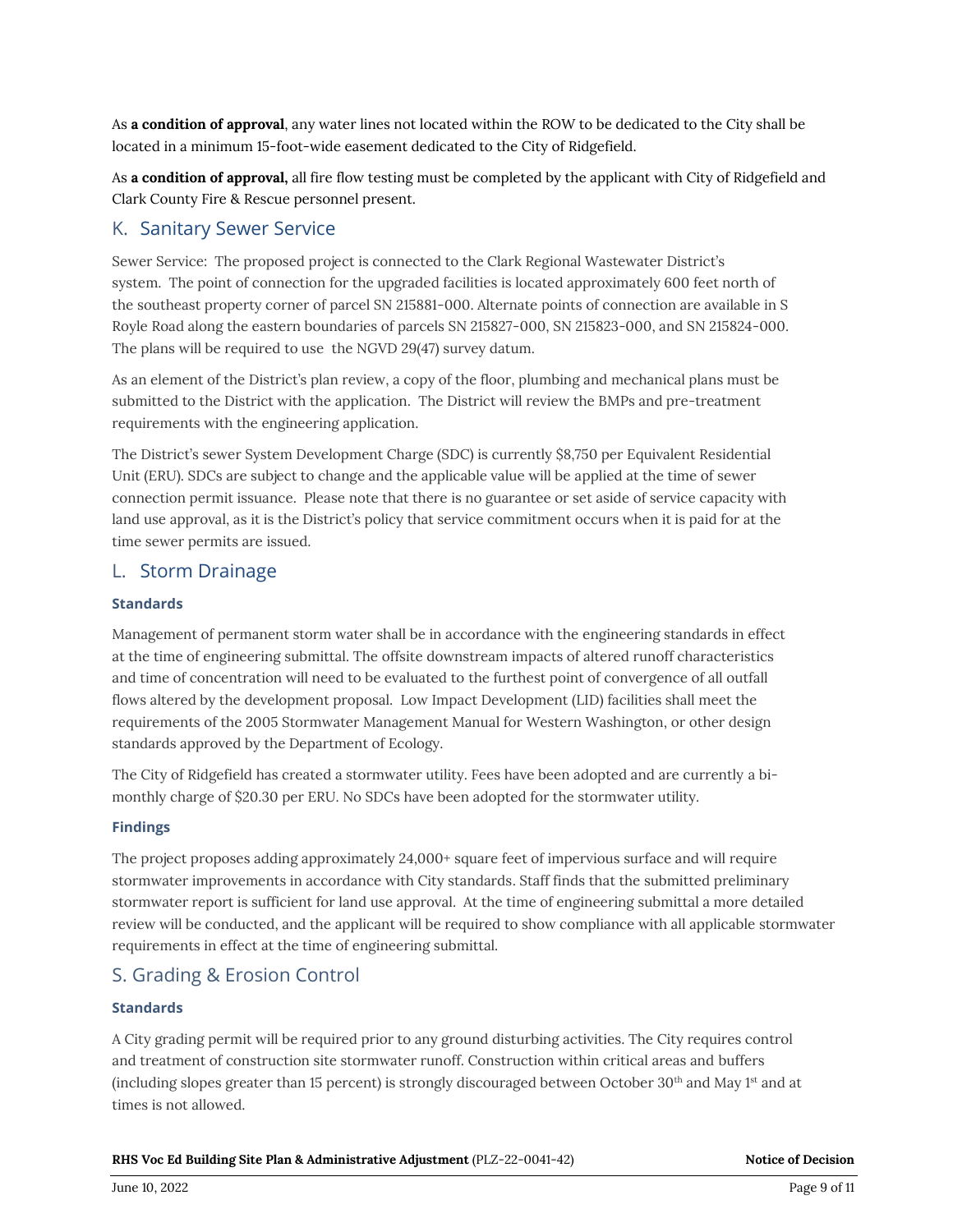#### **Findings**

The applicant has submitted a preliminary grading and erosion control plan. A detailed review will be conducted at the time of grading permit application.

### M. Engineering Process

#### **Final Acceptance**

Please note that final engineering acceptance is required on all projects to gain final occupancies of any building. See below for detailed requirements for obtaining building permits and other approvals:

#### **Commercial or Industrial Acceptance**

To obtain acceptance of public infrastructure for a non-residential site the following is required:

- Inspection approval of all public water lines, meter boxes, and hydrants
- Inspection approval of all public roadways, sidewalks, curb ramps, and other associated improvements.
- Inspection approval of any storm ponds or swales, or public storm mains
- A two year maintenance bond for 20% of the cost of all public improvements
- As-built drawings in mylar, pdf, and AutoCad versions.

## **Please note that no final occupancies will be issued prior to final acceptance of associated public improvements.**

## **V. DECISION**

The City of Ridgefield, after review and consideration of the application materials and applicable approval criteria, grants **APPROVAL** to the final site plan for RHS Voc Ed Building Site Plan and Administrative Adjustment subject to the following **conditions of approval**:

## A. Planning Conditions

- 1. Prior to final occupancy, all proposed lighting shall be installed on the site and shall be shielded and aimed downward to prevent light trespass.
- 2. Prior to final occupancy, the applicant shall install all required landscaping per RDC 18.725.080.
- 3. The applicant shall maintain all landscaping per RDC 18.725.090.
- 4. Any future fencing shall be constructed in accordance with the standards found in RDC 18.740.
- 5. Development on the site shall continue to comply with all other applicable standards in RDC 18.260 approved through PLZ-17-0154.

#### B. Engineering Conditions

- 1. Replace the plastic pylons on the center median of Royle Road at the school driveway.
- 2. Any water lines not located within the ROW to be dedicated to the City shall be located in a minimum 15-foot wide easement dedicated to the City of Ridgefield.
- 3. All fire flow testing must be completed by the applicant with City of Ridgefield and Clark County Fire & Rescue personnel present.